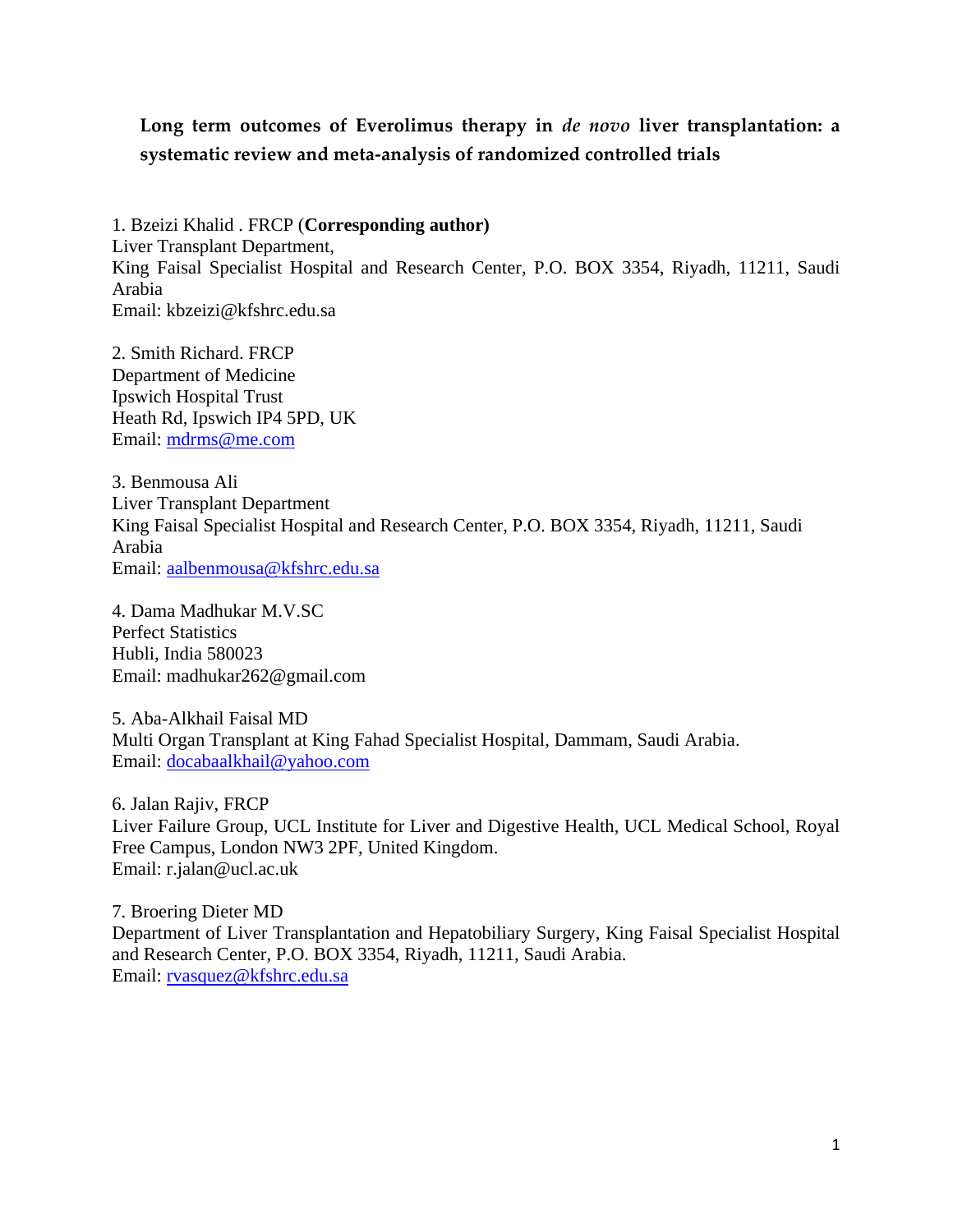## **ABSTRACT**

**Background**: Risk of nephrotoxicity in liver transplant patients on calcineurin inhibitors (CnIs) is a concern. Several controlled trials reported benefit of Everolimus (EVR) in minimizing this risk when combined with a reduced CnIs dose.

**Objective**: To systematically review the efficacy and safety of EVR, alone or with reduced CnI dose, as compared to CnI alone post liver transplantation.

**Methods**: We searched MEDLINE, Scopus and the Cochrane Library for randomized controlled trials (RCTs) comparing EVR and CnI based regimens post liver transplantation. Assessment of studies and data extraction was undertaken independently.

**Results**: Eight studies were selected describing 769 patients. Cockcroft-Gault GFR (CG-GFR) was higher at one ( $p=0.05$ ), 3 & 5 years ( $p=0.030$ ) in patients on EVR compared to those receiving CnI therapy. The composite end point of efficacy failure was similar between the two arms after 1, 3 & 5 years of study. More patients discontinued EVR due to adverse effects in one year, however no difference was noted after 3 & 5 years. A higher rates of proteinuria, peripheral edema and incisional hernia occured in patients on EVR.

**Conclusion**: The analysis confirms non-inferiority of EVR and reduced CnI combination. Combination regimen had better renal function compared to standard CnI therapy.

**Keywords:** Calcineurin inhibitor, everolimus, liver transplantation, long-term, withdrawal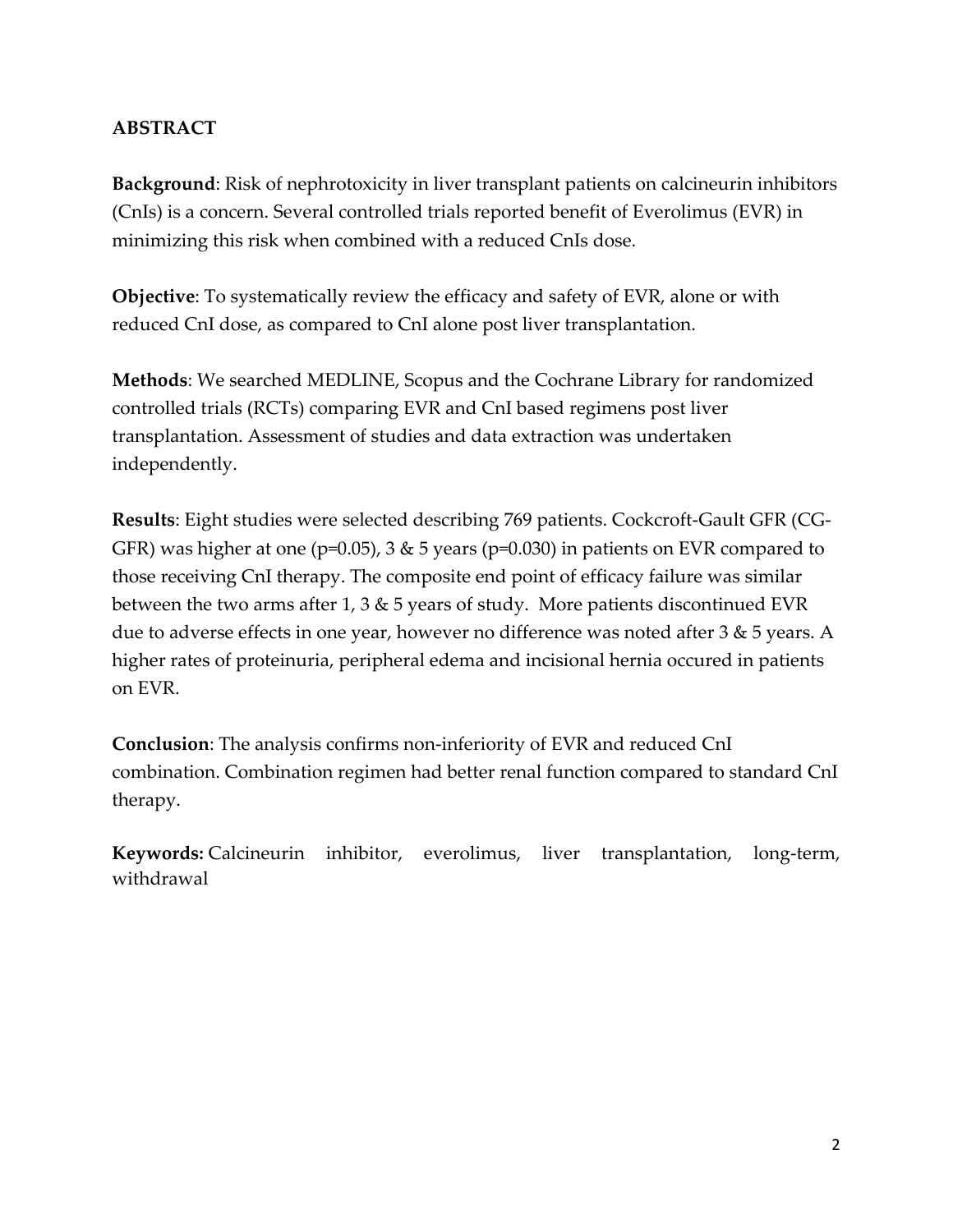#### **BACKGROUND:**

Chronic renal dysfunction is an important cause of mortality and morbidity following liver transplantation.**<sup>1</sup>** Although, the indications, techniques, patient selection, and immunosuppressive therapy used for liver transplantation have evolved, renal dysfunction remains as an important limiting factor.Approximately18% of patients develop chronic renal failure or end stage kidney disease by five years post-transplant.**<sup>2</sup>** Various factors such as pre-transplant renal status, female gender, age, presence of hepatitis C virus (HCV) infection and calcineurin inhibitors (CnI) therapy influence the deterioration in renal function.**<sup>2</sup>**

Calcineurin inhibitors, the cornerstone of immunosuppression post liver transplantation, are an important modifiable risk factor for renal dysfunction.**<sup>3</sup>** Several clinical trials have investigated the risk associated with use of CnI therapy and how the deterioration in renal function can be ameliorated.<sup>4,5,6</sup> The comparators for such evaluations are the mammalian target of Rapamycin (mTOR) inhibitors; sirolimus and everolimus (EVR).Everolimus gained approval for use in liver transplant patients following its introduction as an immunosuppressant in renal transplantation.**<sup>7</sup>** Use of EVR is approved in combination with reduced dose tacrolimus (RTAC) after 30 days of liver transplant.**<sup>7</sup>**

Several studies have looked at the efficacy and safety of either EVR monotherapy or reduced CnI dose combination therapy (EVR+RTAC) compared to the standard CnI therapy post-liver transplantation.**8,9,10,11,1,12** There have been significant differences in the study designs in the limited number of studies conducted so far. The multicentric H2304 study reported the results of comparison of EVR+RTAC with tacrolimus (TAC) control after one, two and three years of institution of therapy among *de novo* liver transplant patients.**11,12,13** The PROTECT (Preservation of Renal function in liver Transplant rEcipients with Certican Therapy) trial, evaluated EVR monotherapy as compared to standard CnI therapy after one, three and five years after *de novo* liver transplant.**<sup>14</sup>** Other single center studies have evaluated EVR monotherapy compared to EVR in combination with other immunosuppressive agents.**<sup>15</sup>**

These clinical studies showed non-inferior rejection rates with EVR (in either of the regimens) and less deterioration of renal function as compared to standard CnI therapy.**11,1,16,13** However, new evidence regarding the incidence of adverse events (AE) with EVR has led to changes in the prescribing information of EVR. A recent US FDA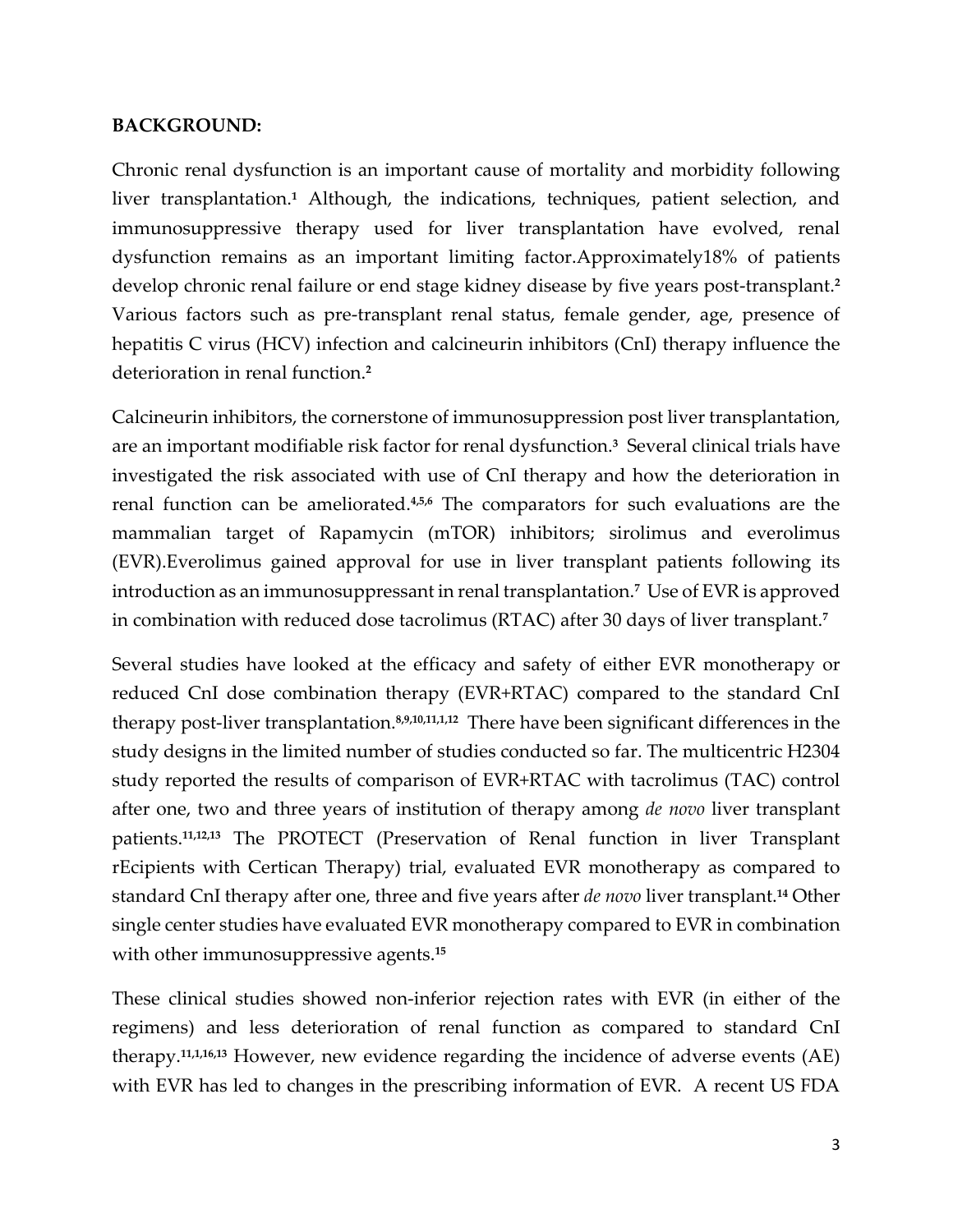update has recommended changes in prescribing information of EVR in cases of interstitial lung disease, non-infectious pneumonitis and pulmonary hypertension (including pulmonary arterial hypertension). Additionally, the clinical trials have shown an increased incidence of discontinuation of study treatment in the EVR treatment arms.**11,12**

There is a need for more evidence on both the long and short-term safety and immunosuppressive efficacy of EVR alone, or in combination with RTAC, as compared to standard CnI monotherapy. This systematic review addresses the efficacy and safety of EVR post liver transplantation.

## **METHODS**

• **This review has included** Randomized controlled clinical trials on *de novo* liver transplantation patients who received EVR as part of their immunosuppressive regimens in comparison to CnI based immunosuppression. EVR+RTAC (Reduced exposure tacrolimus) or EVR monotherapy was compared to the standard therapy with ≥6 months of follow-up. The following comparisons were included: EVR monotherapy versus standard CnI therapy, Addition of EVR versus placebo and EVR + RTAC versus standard CnI therapy

### *Types of outcome measures*

The outcomes or interest were change in renal function assessed by eGFR, treated biopsy proven acute rejection (tBPAR), graft loss, mortality, treatment emergent adverse events (TEAE) leading to withdrawal from therapy and hepatic artery thrombosis (HAT).

tBPAR had been defined as acute rejection with a locally confirmed rejection activity index (RAI) ≥3 according to Banff criteria treated with anti-rejection therapy.**<sup>11</sup>**

## **Search methods for identification of studies**

### *Literature search*

Preferred Reporting Items for Systematic reviews and Meta-Analyses (PRISMA) guidelines were adopted for this systematic review**17**. Literature search from the earliest available date was performed in PubMed/MEDLINE, Scopus, and the Cochrane Library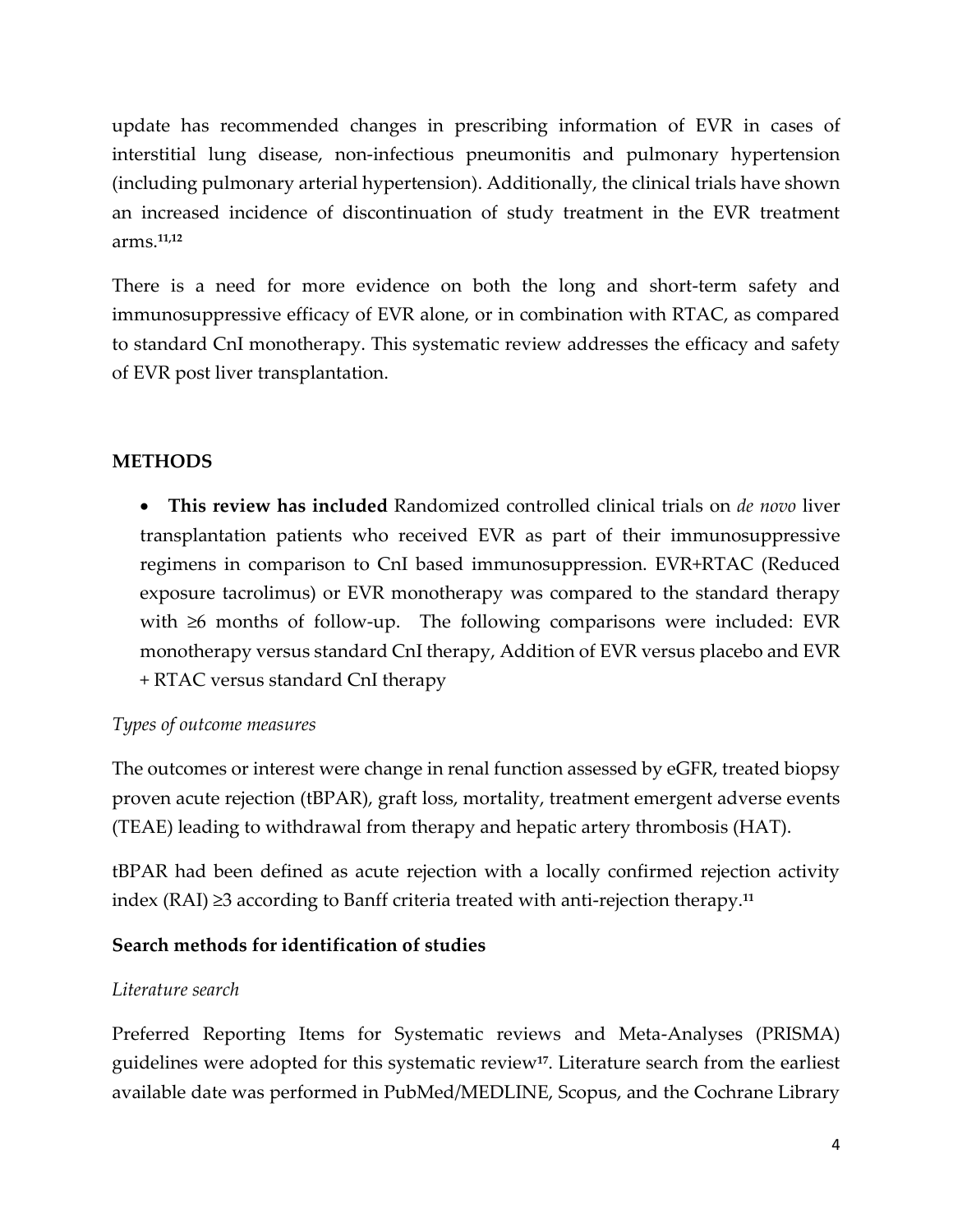databases using the keywords "everolimus" and "liver transplant" or "liver transplantation" or "hepatic transplantation" or ''hepatic graft" or "LT." Relevant clinical studies (unpublished and ongoing trials) were also identified in the ClinicalTrials.gov registry of clinical trials [\(http://clinicaltrials.gov/\)](http://clinicaltrials.gov/). The literature search was not restricted by language or year and included unpublished studies. The reference lists of included studies were also screened manually for additional studies. Trials published solely in abstract form were, however, excluded because the methods and results could not be fully analyzed.

#### *Data collection and analysis*

All abstracts and titles were scanned by KB and RS independently. All potentially relevant articles were reviewed as full text. Any differences in opinion about the selection of articles were resolved by a third party.

### **Data extraction and Risk of Bias Assessment**

KB and RS independently retrieved relevant patient and intervention details using standardized data extraction forms. Authors undertook all stages of study selection and data extraction independently. The risk of bias of eligible RCTs was assessed with the Cochrane collaboration tool.**<sup>18</sup>** Disagreements between reviewers, if any, were resolved by discussion to obtain a consensus.

### *Data analysis*

Dichotomous data were expressed as Odds Ratio (OR) with 95% confidence intervals  $(CI)$ . Cochran 'Q' and I<sup>2</sup> statistics were used to assess the heterogeneity among the studies. The level of heterogeneity demonstrated by the I<sup>2</sup> score was characterized according to standard guidelines as complete absence (0%), low (25%), moderate (50%), and high (75%) level. Fixed effect model was used for meta-analysis of variables with homogenous data with statistically insignificant heterogeneity. Random effects model was used for meta-analysis of variables with statistically significant heterogeneity. Effect size was measured using odds ratio with 95% confidence intervals. Robustness of the results was reconfirmed by conducting sensitivity analysis to understand if any study had a major influence on the combined effect size. The combined effect sizes were interpreted with due consideration for publication bias analyzed through bias plots. A two-tailed P value of less than 0.05 was considered statistically significant. All the meta-analyses and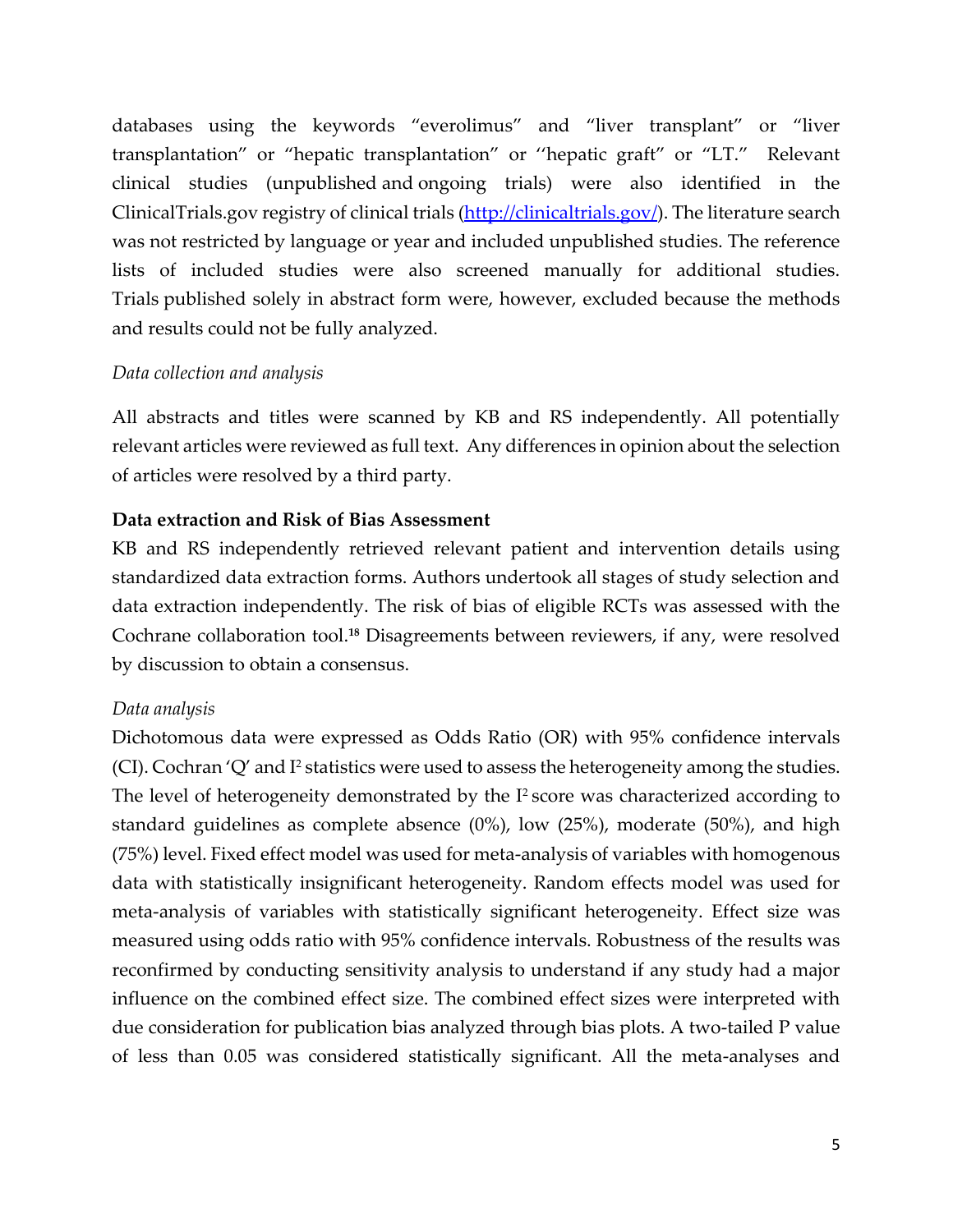associated tests were performed in Comprehensive Meta-analysis (CMA) software, Version 2.

### **RESULTS**

#### **Study selection and description of included studies**

Eight RCTs passed the inclusion criteria (Figure 1). The characteristics of the included studies were summarized in Table 1. It must be noted that we have treated each data point within study as separate entry for the meta-analysis. A difference in treatment schedule, dose of EVR or the follow-up duration was considered as a criterion for considering the data points separate. A total of 2189 patients randomized to treatment group and 2248 patients randomized to control group. These studies compared EVR alone or in combination with RTAC to standard therapy or placebo. From the 8 studies, four data points were available on EVR with CnI reduction therapy and 6 data points were available on EVR with CnI elimination therapy. One study initiated the therapy on day one of the liver transplantation and the rest initiated the EVR therapy on  $30<sup>th</sup>$  day of the transplantation. All studies except Masetti were multicenter international studies.

#### **Risk of bias**

Included studies showed moderate risk of bias as assessed by the six items of the Cochrane instrument (Figures 2 and Figure 3). All trials mentioned the method of randomization, but Levy et al, 2006**<sup>8</sup>** did not specify the method of allocation. All RCTs except Levy et al, 2006**<sup>8</sup>** were conducted with open-label design.

#### **Changes in renal function**

In EVR + CnI elimination trials, the eGFR was significantly higher in treatment group (p<0.05) as compared to the control group (Figure 4a). The mean difference in treated patients was 20.33 mL/min, 14.57 mL/min, 9.47 mL/min, 16.30 mL/min and 11.70 mL/min at 6, 12, 24, 36 and 60 months respectively. In EVR + CnI reduction trials, the eGFR was significantly higher (p<0.001) as compared to the control group (Figure 4b), except at 12 months. The mean difference in treated patients was 8.55 mL/min, 6.90 mL/min, and 15.20 mL/min at 6, 24 and 36 months respectively. At 12 months, though the treated group had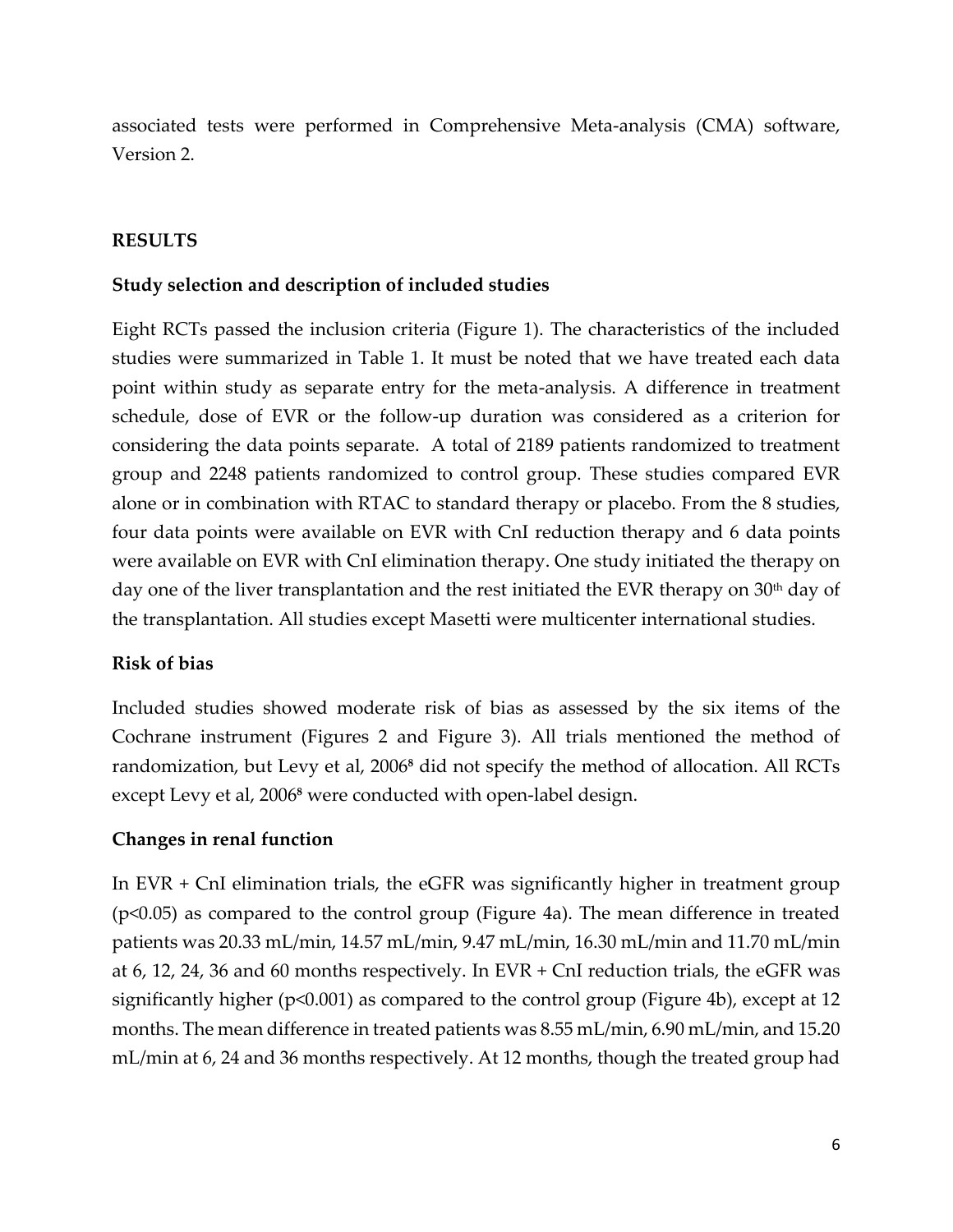3.73 mL/min higher value of eGFR than controls, this difference was not statistically significant.

Subgroup analysis by dose showed that patients receiving EVR + CnI elimination therapy experienced an improvement of 17.03 mL/min and 9.16 mL/min in eGFR at EVR dose of 2 mg and 3 mg respectively. Similarly, patients receiving EVR + CnI reduction therapy showed a significant increase in eGFR at 1 mg (mean difference of 9.22 mL/min) and 2 mg (7.71 mL/min) dose of EVR ( $p<0.01$ ). However, at 4 mg dose the difference was 1.44 mL/min (p>0.05).

## **Treated biopsy proven acute rejection**

The odds of tBPAR were significantly higher in patients receiving EVR + CNI elimination therapy (p<0.05). Patients in treatment group had 1.59, 2.06, 1.87 and 12.58 times higher odds of suffering tBPAR at 12, 24, 36 and 60 months post liver transplant (Figure 5a). On the contrast, the odds of tBPAR were significantly less in patients receiving EVR + CnI reduction therapy ( $p<0.01$ ). Patients in treatment group had 0.48, 0.43 and 0.40 times lower odds of suffering tBPAR at 12, 24 and 36 months respectively after liver transplant (Figure 5b).

Subgroup analysis by dose of EVR showed that the odds of tBPAR were significantly higher in patients receiving a 2 mg of EVR in EVR + CNI elimination therapy group (p<0.05). Though the patients receiving 3 mg of EVR had an odds ratio of 3.18, the difference was statistically insignificant. In the trials with EVR + CnI reduction therapy, tBPAR was significantly less in treated patients at a dose of 2 mg (OR=0.48; p=0.00). However, at doses 1 mg and 4 mg, there was no difference between treatment and control groups.

## **Graft loss**

Graft loss rates were similar (P>0.05) between treatment and control groups of both therapy schedules (Figure 6a and 6b), for all the doses and at all the time points after liver transplant.

# **Mortality**

Mortality rates were similar between treatment and control groups of both the schedules (Figure 7a and 7b) at all the time points post liver transplant. In the EVR + CnI elimination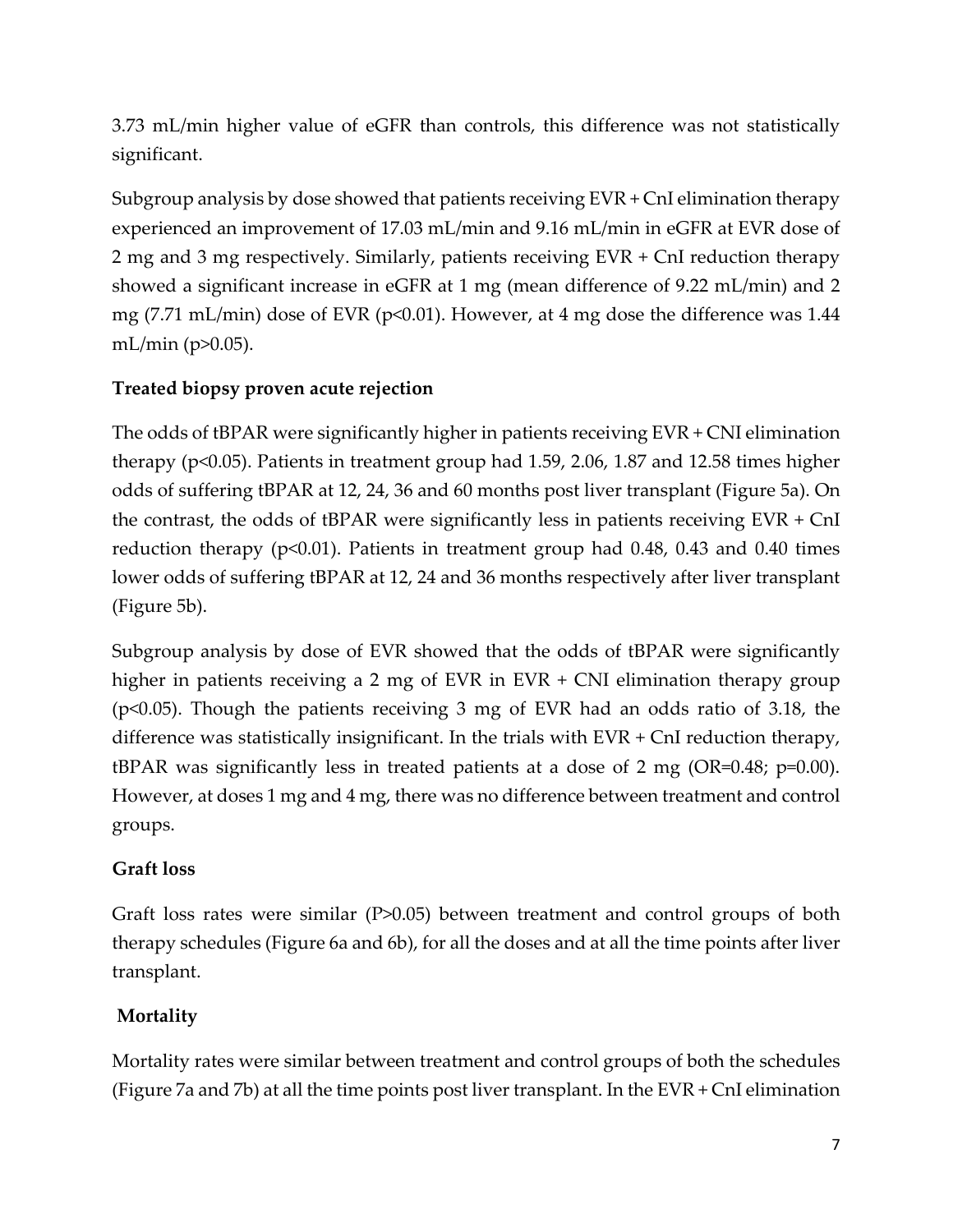trials, 2 mg dose of EVR was associated with significantly higher mortality rate as compared to control group (OR=2.06; p=0.04). However, mortality in patients receiving 4 mg was similar to control group. In the reduction group, the dose had no effect on the mortality.

### **Treatment emergent adverse events**

Treatment emergent adverse events leading to treatment withdrawal were similar in treatment and control groups in EVR + CnI elimination trials at all the time-points. In EVR  $+$  CnI reduction trials, the odds of TEAE in treatment group were 2.37 (p=0.00) times higher at 12 months and 1.81 (p=0.01) times higher at 24 months as compared to the control group.

Subgroup analysis by dose showed that, in EVR + CnI elimination trials the odds of TEAE were similar in treated and control groups at 2 mg dose, whereas the odds of TEAE increased in treatment group at 3 mg dose (OR=1.95; p=0.03). In EVR + CnI reduction trials, the odds of TEAE were significantly higher in treatment group at 2 mg but not at 1 mg or 4 mg doses.

## **Hepatic artery thrombosis**

Incidence of hepatic artery stenosis was similar (P>0.05) between treatment and control groups of both therapy schedules, for all doses and at all-time points after liver transplant.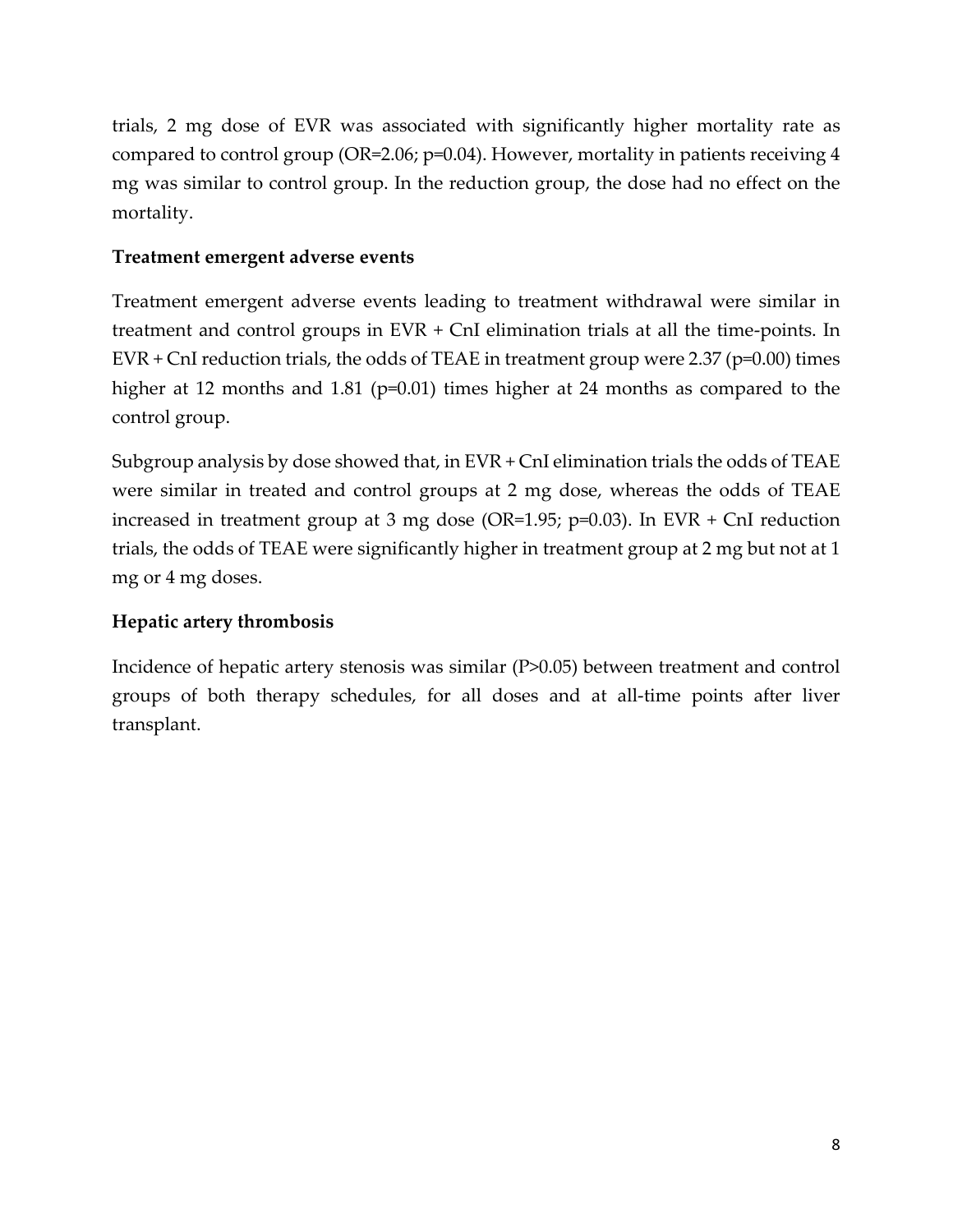#### **DISCUSSION**

This systematic review evaluates the recent evidence about the safety and efficacy of use of EVR in *de novo* liver transplant recipients. Meta-analysis was not possible due to insufficient RCTs with similar study design. A systematic review was therefore undertaken. The results of the review show that use of EVR either as monotherapy or in combination with reduced dose CnI (RTAC), can be beneficial in preserving renal function among patients undergoing liver transplantation. This is a result of CnI sparing, rather than a direct effect of EVR as the addition of EVR to standard CnI therapy having no effect on renal function $8$ .

Important issues which need consideration in evaluating the results of this systematic review include the time of weaning of CnI therapy and the time of start of the EVR therapy; dose of EVR required for immunosuppression; reasons for discontinuation in the EVR groups; comparison of TAC elimination and RTAC regimes and the incidence of adverse effects with EVR as compared to CnI therapy.

Earlier trials had shown that late initiation of EVR after liver transplant, i.e. once renal impairment had developed, is not beneficial in decreasing the incidence of chronic renal failure9,10. In this review we therefore focused on studies involving *de novo* patients in whom EVR was started soon after transplantation, allowing early minimization or avoidance of CnI exposure. Both the PROTECT and H2304 studies have raised concerns about the time over which CnI therapy is reduced. Slow weaning (i.e. over 8 weeks) in the PROTECT study allowed the continuation of the CnI free (i.e. EVR) arm, whereas in the H2304 study, a similar treatment arm (TAC elimination) had to be discontinued because of clustering of episodes of BPAR around 120-180 days post randomization. The different protocols and discontinuation of the TAC elimination arm in H2304 preclude these two studies being analysed together and there is therefore only low quality evidence comparing TAC elimination with EVR+RTAC13,16 .

The review shows that EVR+RTAC and EVR monotherapy were at least as effective as standard CnI therapy in preventing acute graft rejection and the composite efficacy end points<sup>1,11</sup>. However, use of EVR instead of CnI therapy by both Masetti et al <sup>10</sup> and Fischer et al<sup>1</sup> resulted in a decreased incidence of renal dysfunction. Most importantly, the progressive decrease in eGFR seen with standard CnI therapy was not seen in CnI sparing or CnI free regimens using EVR<sup>11,12,13</sup>, this difference achieved statistical significance at 36 months $^{13}$ .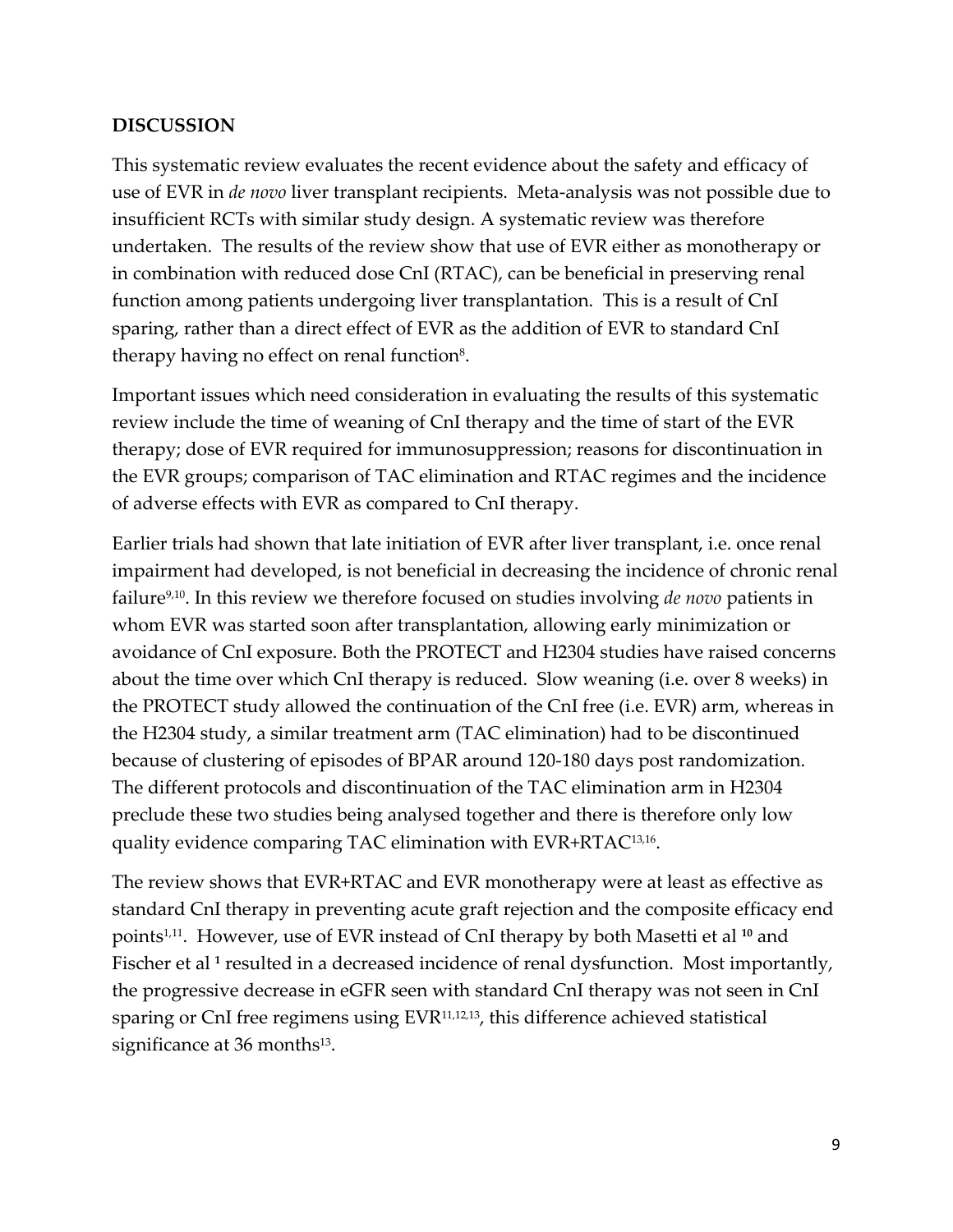One important concern highlighted by this review is the higher rate of treatment discontinuation in EVR containing regimens. The main reasons for discontinuation were proteinuria and infections. Proteinuria was the main adverse event leading to discontinuation of therapy during the initial two years, but was not seen in any patients from 24-36 months<sup>13</sup>. This might have been because of the limited number of patients who enrolled for the extension phase studies, but may also be due to a patient specific susceptibility that manifests within two years of exposure. Table 3 gives a comprehensive overview of the incidence of the most common AEs. In contrast, there was a decreased incidence of neoplasms in the EVR+RTAC arm in keeping with the known effects of mTOR inhibitors<sup>13</sup>. Levy et al suggested an increase in incidence of AEs with increasing dose, but this did not reach statistical significance<sup>8</sup>. They concluded also that the 4 mg/day dose may not be tolerated by liver transplant recipients. Further evaluation of the adverse events of EVR in liver transplantation is required.

This review is limited by the small number of RCTs identified, the difference in study design of the available RCTs, and the variable comparators in these studies. This was despite extensive search for RCTs, including both unpublished and published content. We had no language restriction, thus broadening our search.

In conclusion, the available RCTs showed that regimens containing EVR for *de novo* immunosuppression of liver transplant recipients allowing minimization of CnI exposure are at least as effective at preventing rejection and promoting graft survival as standard CnI therapy. Importantly, the studies identified demonstrated better renal function with EVR containing reduced CnI regimens as compared to standard CnI therapy. However, there is a need to evaluate the AEs with EVR regimens as compared to CnI therapy for both short and long term use. Everolimus therapy in combination with RTAC can be an alternative immunosuppressive therapy for liver transplant patients especially those with impaired renal function.

#### **ABBREVIATIONS:**

EVR: Everolimus, CnI: Calcineurin, tBPAR: Biopsy proven acute rejection

### **DECLARATIONS:**

**Ethics approval and consent to participate**: Not applicable

**Consent for publication**: Not applicable

**Availability of data and material**: Not applicable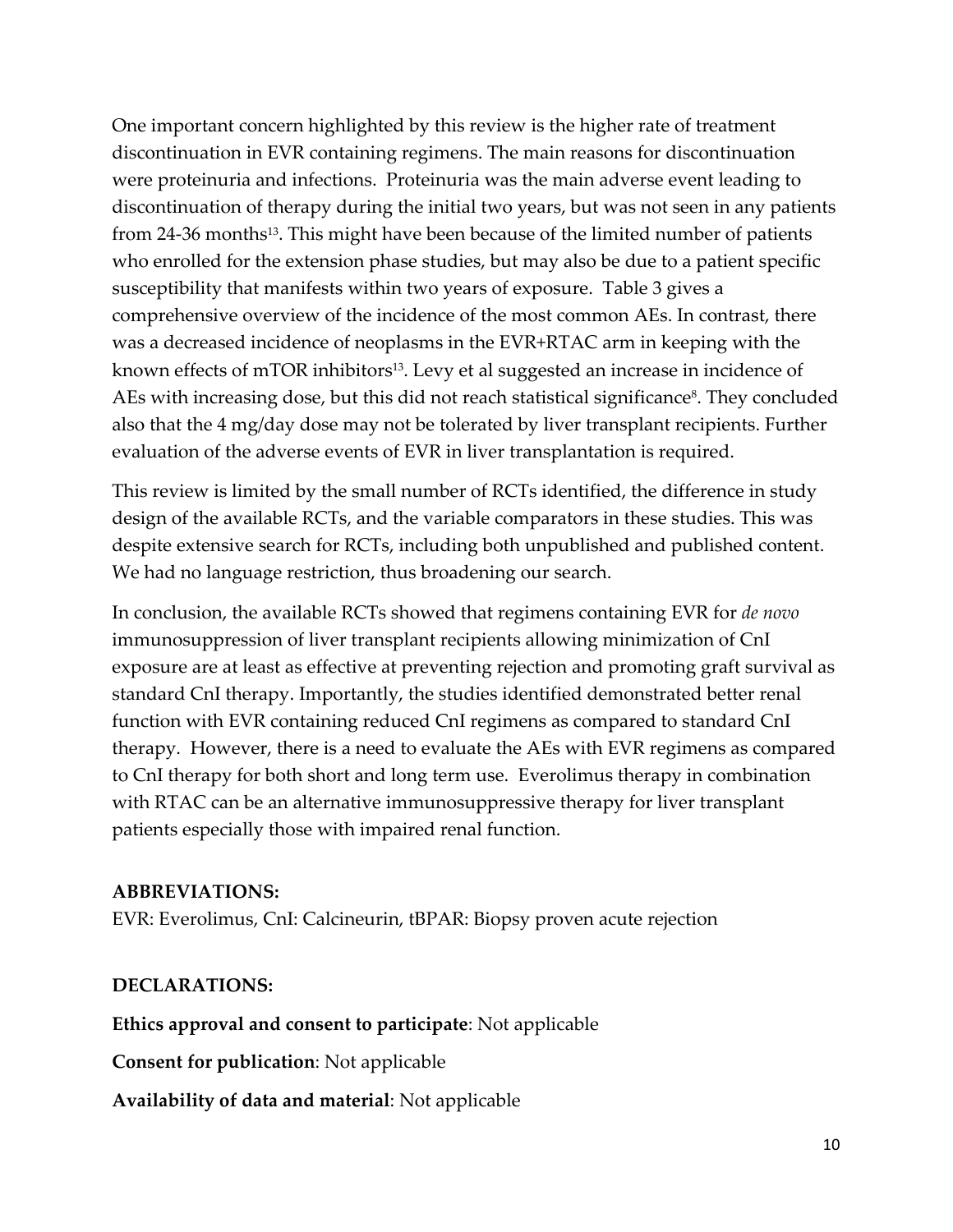**Competing interests**: The authors declare that they have no competing interests.

**Funding**: This research did not receive any specific grant from funding agencies in the public, commercial, or not-for-profit sectors.

## **Authors' contributions**:

KB was in-charged of conceptualization and data curation, methodology, validation and writing the original draft. RS did validation of original draft, review and editing. AA did the validation and review and editing. DM did the data curation, formal analysis, methodology, validation, review and editing. AF did validation and review and editing. JR reviewed and edited the manuscript. BD did the conceptualization, validation, writing-review and editing. All authors read and approved the final manuscript.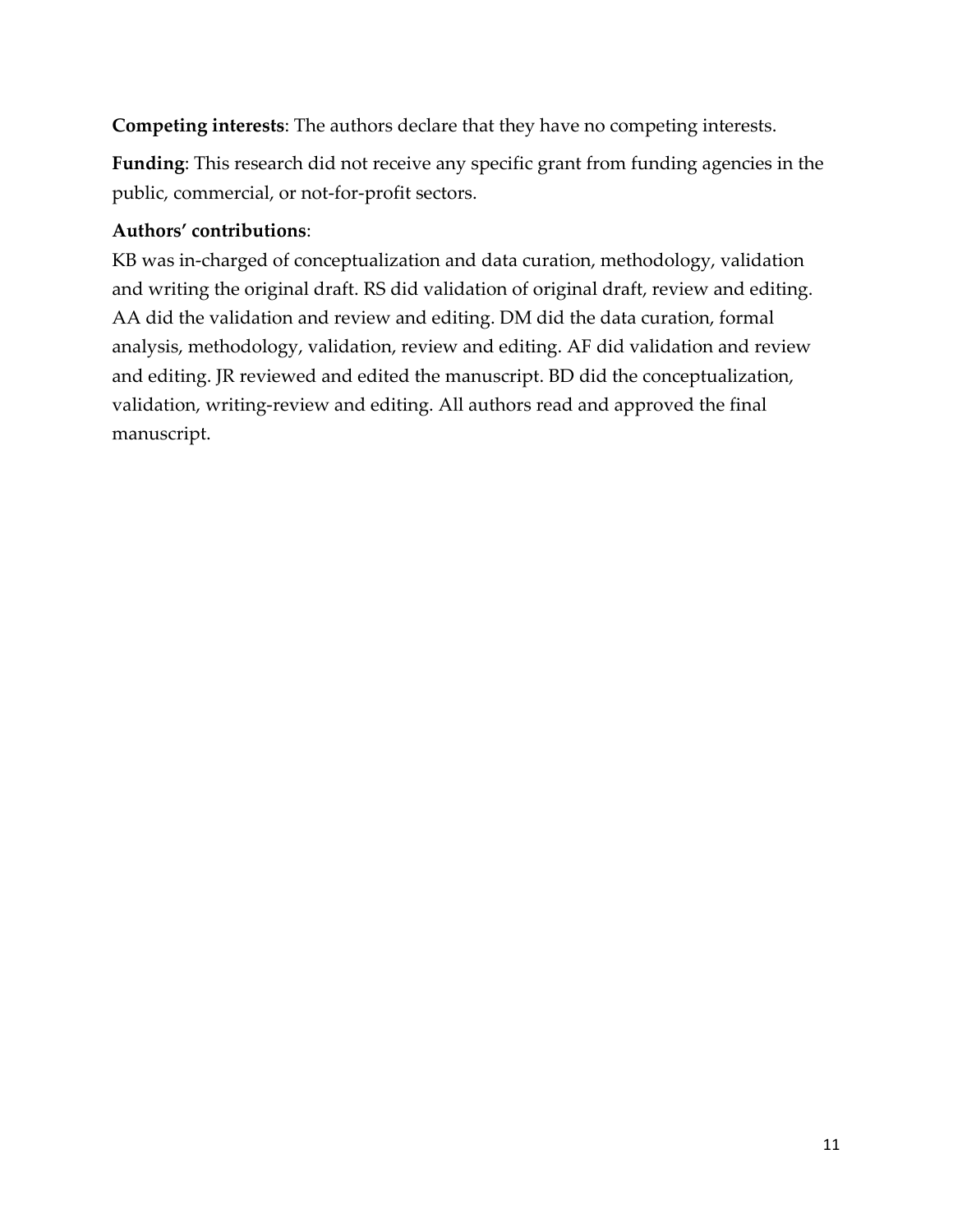#### **References**

- 1. Fischer L, Klempnauer J, Beckebaum S, Metselaar H, Neuhaus P, Schemmer P, et al. A randomized, controlled study to assess the conversion from calcineurin‐ inhibitors to everolimus after liver transplantation—protect. American Journal of Transplantation*.* 2012; 12: 1855-1865
- 2. Sharma P, Bari K. Chronic kidney disease and related long-term complications after liver transplantation. Advances in chronic kidney disease*.* 2015; 22: 404-411
- 3. De Mare-Bredemeijer E, Metselaar H. Optimization of the use of calcineurin inhibitors in liver transplantation. Best Practice & Research Clinical Gastroenterology. 2012; 26: 85-95
- 4. Gerhardt T, Terjung B, Knipper P, Palmedo H, Woitas R, Kalff J, et al. Renal impairment after liver transplantation-a pilot trial of calcineurin inhibitor-free vs. Calcineurin inhibitor sparing immunosuppression in patients with mildly impaired renal function after liver transplantation. European Journal of Medical Research*.* 2009; 14: 210
- 5. Herlenius G, Felldin M, Nordén G, Olausson M, Bäckman L, Gustafsson B, et al. Conversion from calcineurin inhibitor to either mycophenolate mofetil or sirolimus improves renal function in liver transplant recipients with chronic kidney disease: Results of a prospective randomized trial. Transplantation proceedings*.* Elsevier, 2010. pp. 4441-4448.
- 6. Nashan B, Schemmer P, Braun F, Dworak M, Wimmer P, Schlitt H. Evaluating the efficacy, safety and evolution of renal function with early initiation of everolimusfacilitated tacrolimus reduction in de novo liver transplant recipients: Study protocol for a randomized controlled trial. Trials*.* 2015 Mar 26; 16: 118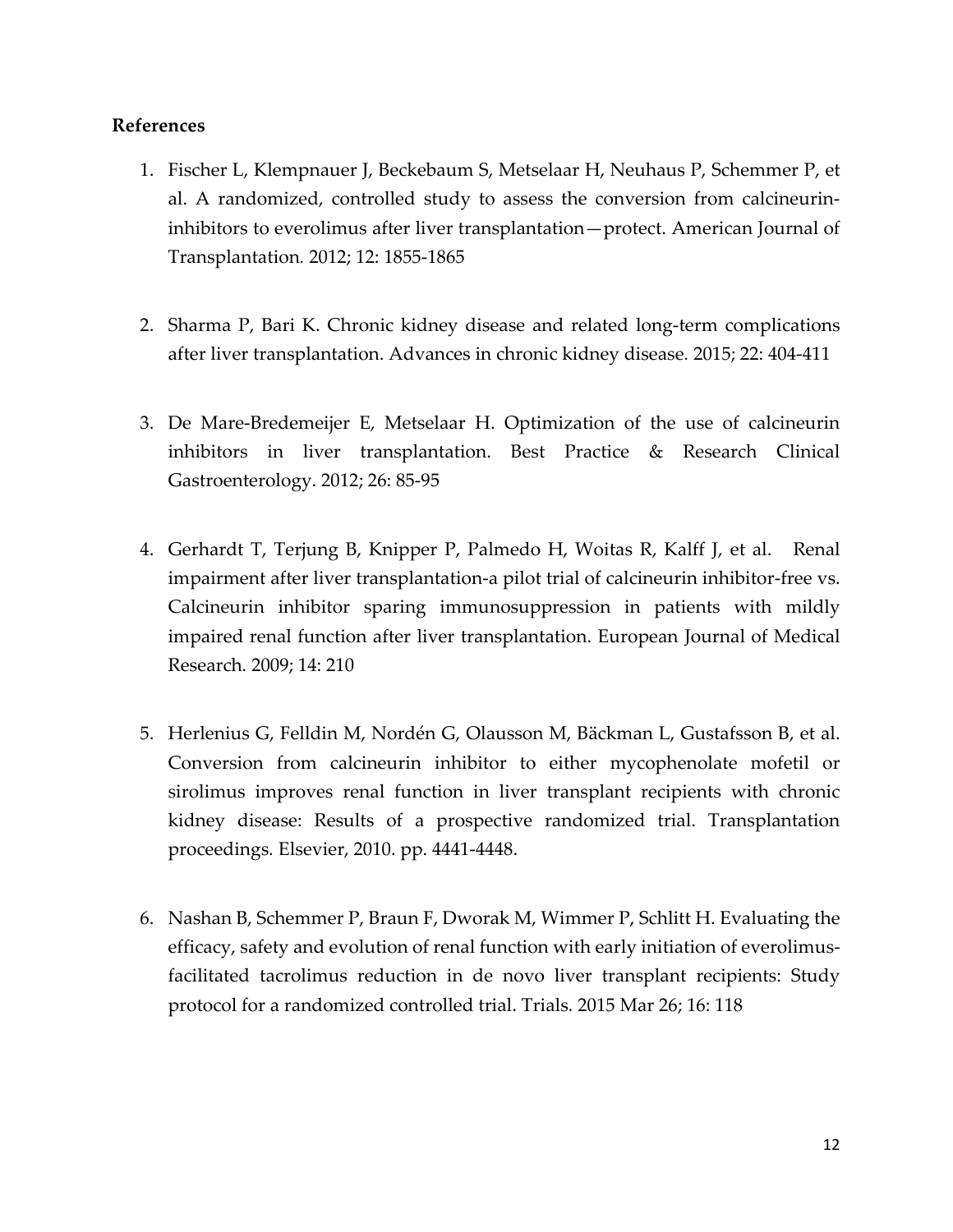- 7. Ganschow R, Pollok JM, Jankofsky M, Junge G. The role of everolimus in liver transplantation. Clin Exp Gastroenterol. 2014; 7: 329-343
- 8. Levy G, Schmidli H, Punch J, Tuttle‐Newhall E, Mayer D, Neuhaus P, et al. Safety, tolerability, and efficacy of everolimus in de novo liver transplant recipients: 12‐ and 36‐month results. Liver transplantation. 2006; 12: 1640-1648
- 9. De Simone P, Metselaar HJ, Fischer L, Dumortier J, Boudjema K, Hardwigsen J, et al. Conversion from a calcineurin inhibitor to everolimus therapy in maintenance liver transplant recipients: A prospective, randomized, multicenter trial. Liver Transplantation*.* 2009; 15: 1262-1269
- 10. Masetti M, Montalti R, Rompianesi G, Codeluppi M, Gerring R, Romano A, et al. Early withdrawal of calcineurin inhibitors and everolimus monotherapy in de novo liver transplant recipients preserves renal function. American Journal of Transplantation*.* 2010; 10: 2252-2262
- 11. De Simone P, Nevens F, De Carlis L, Metselaar H, Beckebaum S, Saliba F, et al. Everolimus with reduced tacrolimus improves renal function in de novo liver transplant recipients: A randomized controlled trial. American Journal of Transplantation*.* 2012; 12: 3008-3020
- 12. Saliba F, De Simone P, Nevens F, De Carlis L, Metselaar H, Beckebaum S, et al. Renal function at two years in liver transplant patients receiving everolimus: Results of a randomized, multicenter study. American Journal of Transplantation. 2013; 13: 1734-1745
- 13. Fischer L, Saliba F, Kaiser GM, De Carlis L, Metselaar HJ, De Simone P, et al. Threeyear outcomes in de novo liver transplant patients receiving everolimus with reduced tacrolimus: Follow-up results from a randomized, multicenter study. Transplantation. 2015; 99: 1455-1462